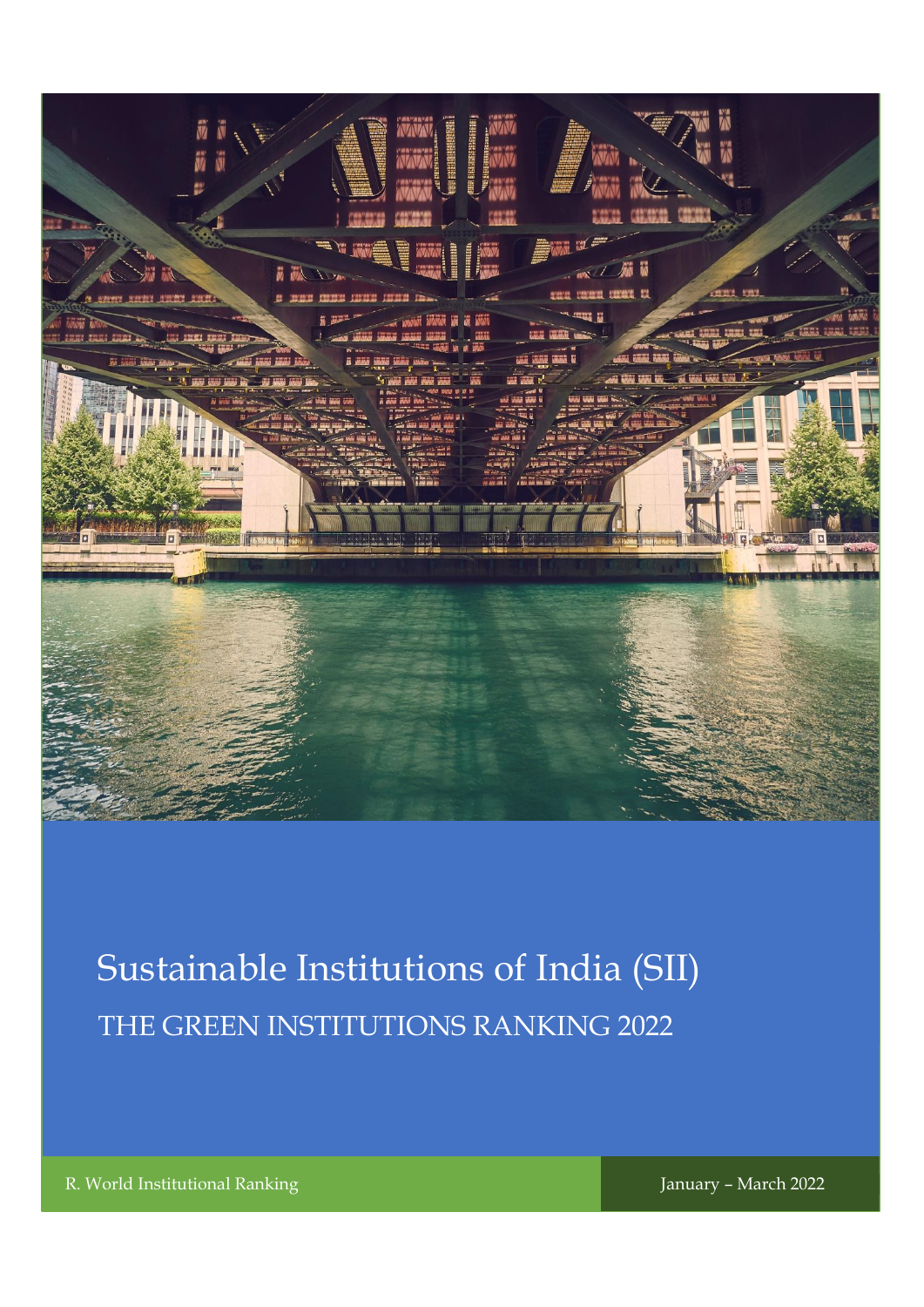

## **Sustainable Institutions of India (SII)** THE GREEN INSTITUTIONS RANKING **2022**

## **Philosophy**

The three pillars of Sustainability: 'Environmental (Planet), Social (People) and Economic (Profit)', forms the base of R. World Institutional Rankings (R. WIR) to undertake responsibility for creating awareness and supporting Sustainable Institutions of India.

## **Ethics a factor of Sustainability**

R. World Institutional Ranking (R. WIR) believes that almost all forms of sustainability in planet correlate to human conduct and so, the ethical aspects of reality are critical to ensure sustainability. Ethical sustainability needs to be considered to have sustainable political and social systems and processes.

## **Approach and Participation**

The Ranking Framework for Sustainable Institutional of India (SII) has been curated to encourage as many higher educational institutions as possible to participate, for the data required is very limited. SII – The Green Institutional Ranking is open to any HEI that is duly recognized. However, the board reserves the right to exclude institutions that appear to have falsified data or who are no longer in good operations.

## **Parameters and Indicators**

For SII – The GIR 2022, the parameters and indicators considered are primarily accounted to be of importance by Institutions concerned with sustainability. These include:

- 1. Establishment: Infrastructure and Maintenance/Operation
- 2. Energy: Conservation, Consumption, and Production (Renewable/Solar)
- 3. Resource Utilization: Water (Source, Use and Re-use) and Waste (Treatment and Recycling)
- 4. Communications: Transportation (Mode/Scope) and Documentation (Paper/Print/Digital)
- 5. Outcomes: Research Outcomes (Publications, Patents), Startups, and Sustainability Report
- 6. Perception: Social Impact, Academic Peers and Events (Education and Beyond)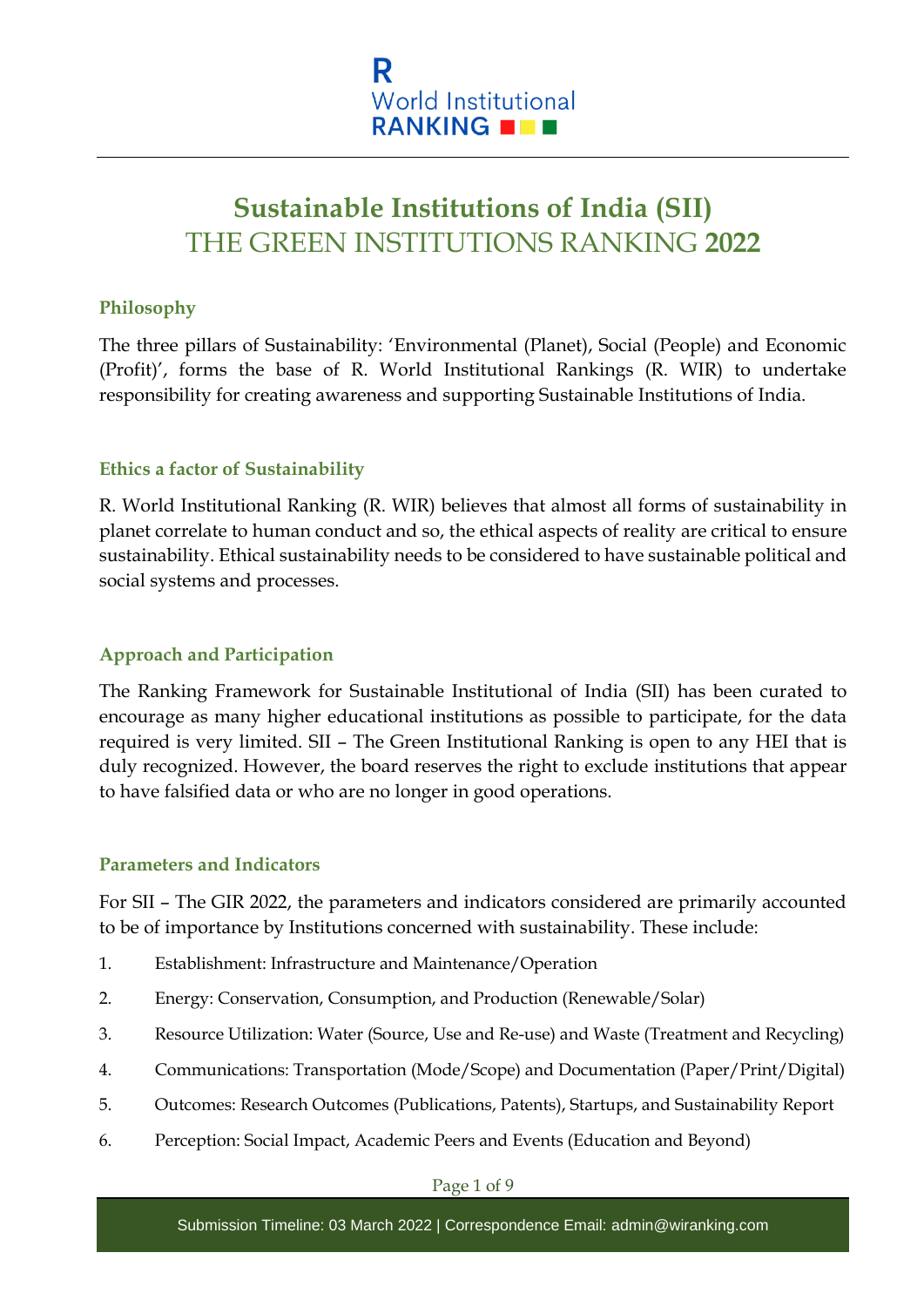

| Title of the<br>Survey-Ranking                              | Sustainable Institutional of India (SII) :<br>The Green Institutional Ranking 2022                                   |
|-------------------------------------------------------------|----------------------------------------------------------------------------------------------------------------------|
| Announcement                                                | 26 January 2022 [Survey Participation Invited]                                                                       |
| Last Date                                                   | 03 March 2022                                                                                                        |
| <b>Processing Fee</b>                                       | 5000 INR for all Higher Educational Institutions                                                                     |
| Mode of<br>Participation                                    | Submission of Filled-in Survey Questionnaire via email                                                               |
| <b>Ranking Category</b>                                     | Overall Ranking (Consolidated List for PAN India), and<br>State Ranking (Separate for University and College)        |
| Institutions Cash<br>Prizes / Amount<br><b>Disbursement</b> | Rs. 50,000 to be awarded to the 1 <sup>st</sup> and 2 <sup>nd</sup> Ranked<br>Institutions of the SII - The GIR 2022 |

## **Corrections Policy, Refining and Improving of Methodology, and Rankings**

Due care has been taken to bring up the documents for better understanding and clarity. However, we acknowledge that the ranking brings some biases along with, and we assure to further rectify it to ensure they best fit the need of HEIs in delivering the SII – The GIR. Where, calculation errors have crept in, we will correct the ranking as per policy. Where the evaluation of evidence has been made, the decision would remain final.

**Further information:** Any communication/inquiry or otherwise regarding Sustainable Institutional of India (SII) - The Green Institutional Ranking, should be addressed to [admin@wiranking.com](mailto:admin@wiranking.com)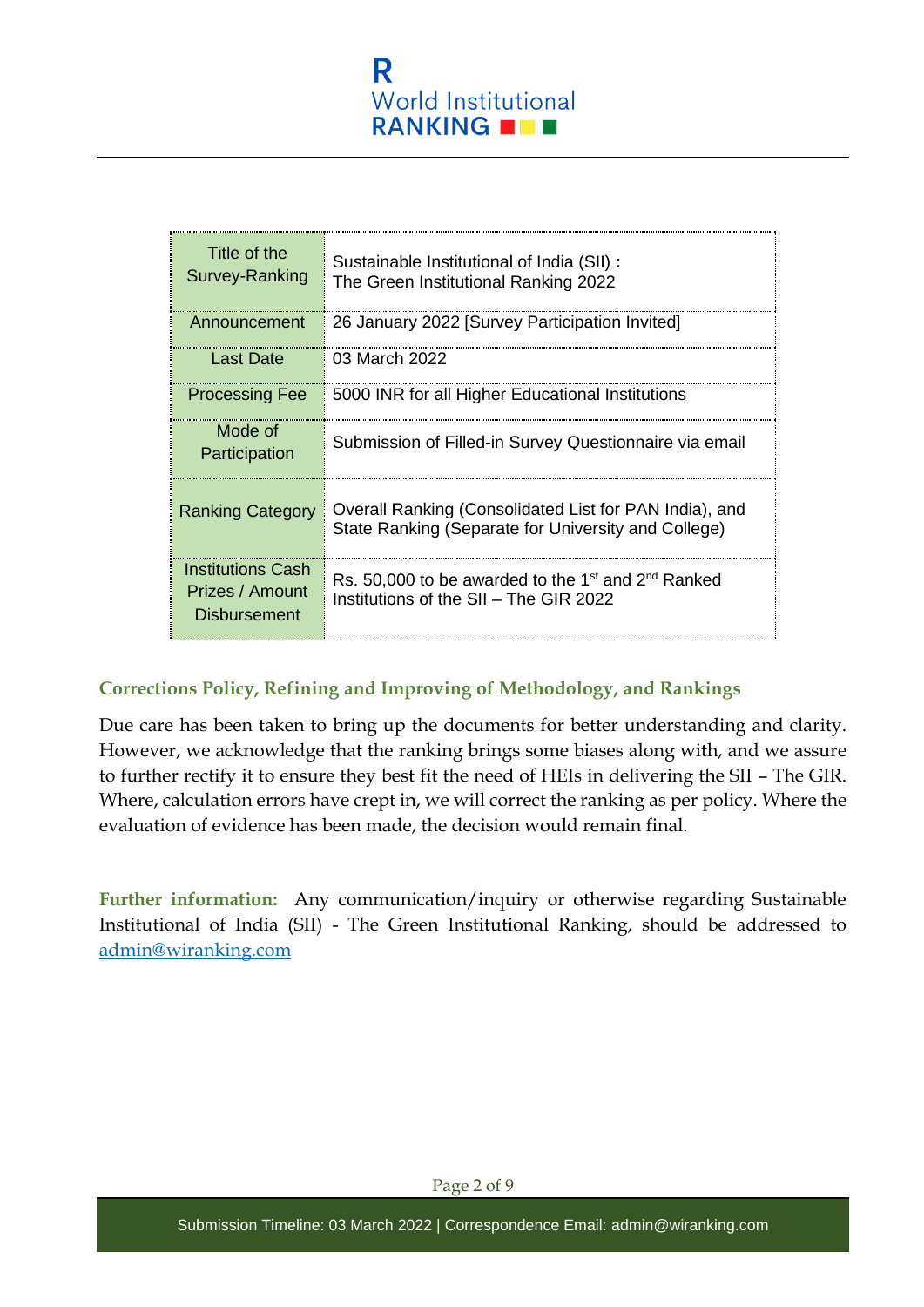

## 1.Primary Data of the Institute

| Name of the HEI |  |
|-----------------|--|
| Address         |  |
| Website         |  |
| Email ID        |  |

| Date of Establishment                    |              |              |    |                          |            |      |     |        |            |
|------------------------------------------|--------------|--------------|----|--------------------------|------------|------|-----|--------|------------|
| Affiliation / Accreditation              | <b>AICTE</b> | <b>NBA</b>   |    | <b>NAAC</b>              | <b>BCI</b> |      | COA |        | <b>MCI</b> |
| / Ranking                                | PCI          | <b>AACSB</b> |    | ABET                     | QS         |      |     | Others |            |
| Date of 1 <sup>st</sup> Convocation      |              |              |    | No. of Degree(s) Awarded |            |      |     |        |            |
| Total Number of                          | UG           |              | PG |                          |            | Ph.D |     |        | PG Diploma |
| Degree(s) Awarded<br>(Till January 2022) |              |              |    |                          |            |      |     |        |            |

| Name of the Chairperson |  |
|-------------------------|--|
| Designation             |  |
| Email ID                |  |
| Email ID (Secretary/PA) |  |

| Name of the Head of HEI                           |          |
|---------------------------------------------------|----------|
| Designation                                       |          |
| Email ID                                          | Mobile - |
| Name of the Pro VC /<br>Director / Vice Principal |          |
| Designation                                       |          |
| Email ID                                          | Mobile - |

Page 3 of 9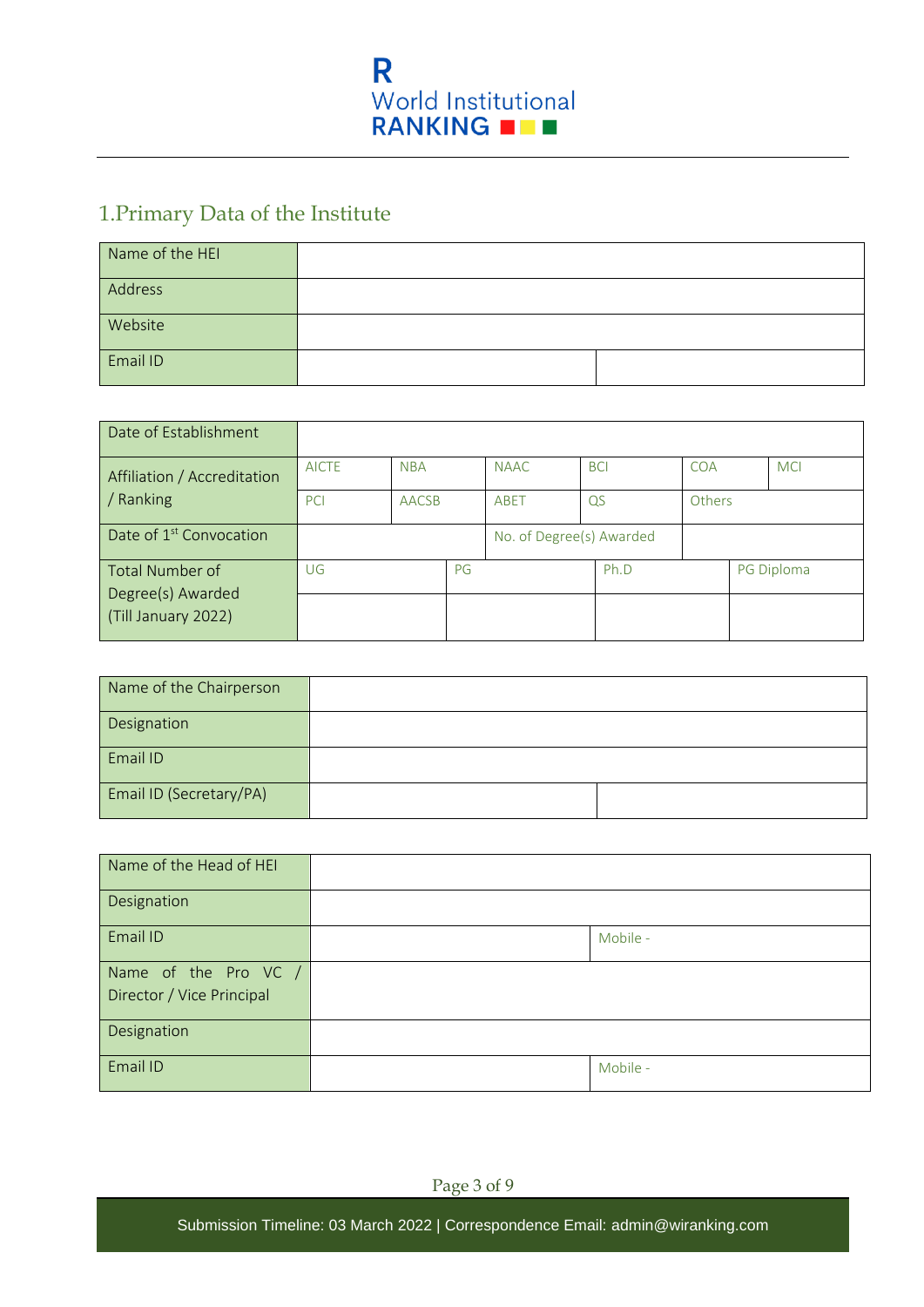

## 2. Student Strength

|                                                | UG |  | PG |  | Ph.D. |  | <b>UG Diploma</b> |       | PG Diploma |  |
|------------------------------------------------|----|--|----|--|-------|--|-------------------|-------|------------|--|
| Total Number of Full-time<br>Students on Rolls |    |  |    |  |       |  |                   |       |            |  |
|                                                | M  |  | M  |  | M     |  | M                 |       | M          |  |
|                                                |    |  |    |  |       |  |                   |       |            |  |
| Total Number of                                | UG |  |    |  | PG    |  |                   | Ph.D. |            |  |
| <b>Academic Programs</b>                       |    |  |    |  |       |  |                   |       |            |  |
| Offered (2021-2022)                            |    |  |    |  |       |  |                   |       |            |  |

## 2.1 Number of students year wise during the last three years

| Number of students year wise<br>during the last three years          | $2021 - 22$ | $2020 - 21$ | 2019-20 |
|----------------------------------------------------------------------|-------------|-------------|---------|
| Number of outgoing / final year<br>students' during the last 3 years | $2021 - 22$ | $2020 - 21$ | 2019-20 |

## 3. Teaching Faculty of the HEI

|                               | Professor |  |               | Associate Professor |              |  | <b>Assistant Professor</b> |         |  |  |        |             |
|-------------------------------|-----------|--|---------------|---------------------|--------------|--|----------------------------|---------|--|--|--------|-------------|
| Recruited Full<br><b>Time</b> | M         |  | <b>Others</b> | Total               | $\mathsf{M}$ |  | Others                     | Total M |  |  | Others | $\tau$ otal |
|                               |           |  |               |                     |              |  |                            |         |  |  |        |             |

## 3.1 Number of full-time teachers' year wise during the last three years

| l Academic Year  | 2017-18 | 2018-19 | 2019-20 | 2020-21 | 2021-2022 |
|------------------|---------|---------|---------|---------|-----------|
| No. of Full-time |         |         |         |         |           |
| 'Teachers        |         |         |         |         |           |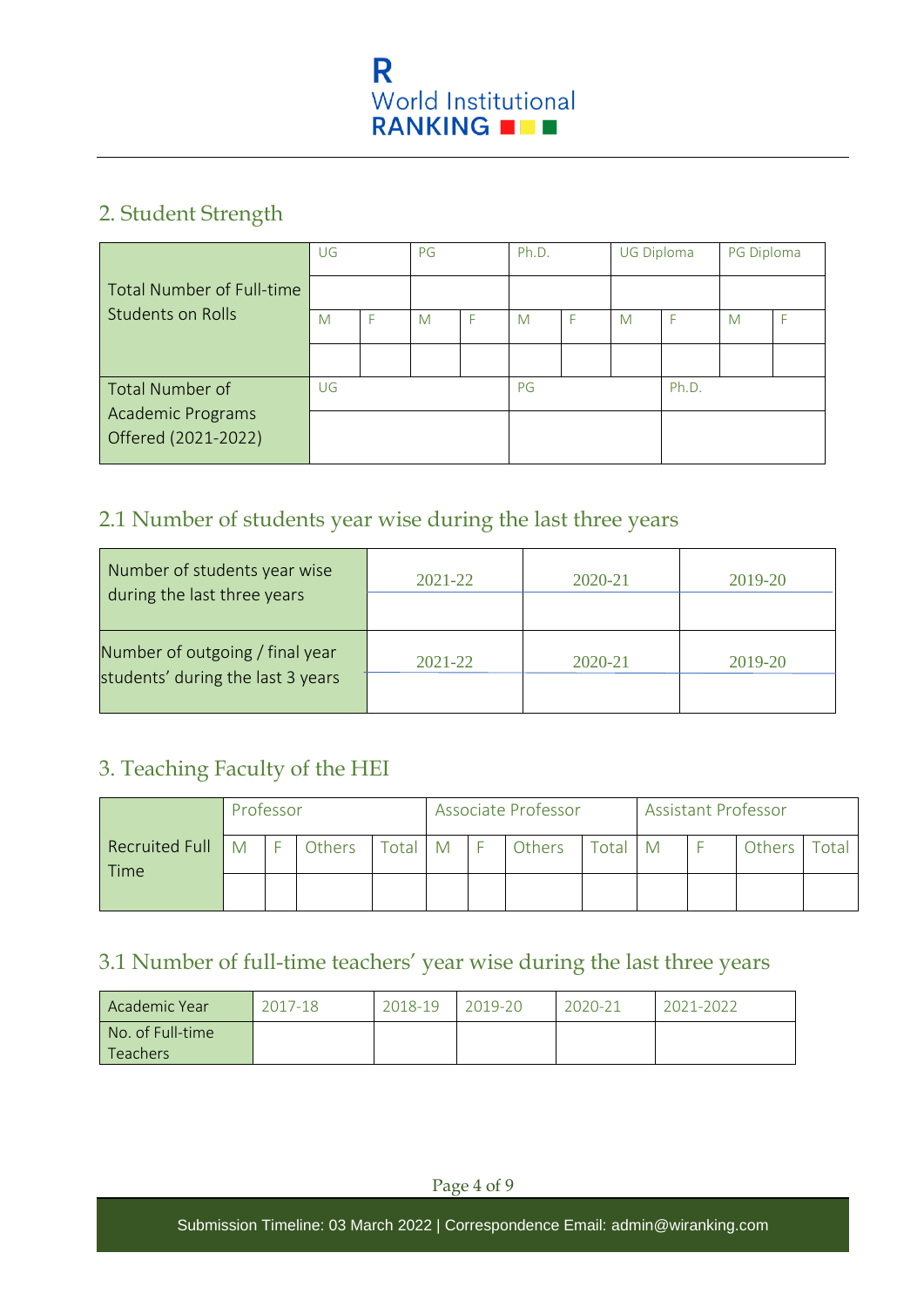

## 4. HEI's Infrastructure

| Campus Area (In Acre)                                           |  |
|-----------------------------------------------------------------|--|
| Built Up Area (In Sq. Ft.)                                      |  |
| Central Library Built Up Area (In Sq. Ft.)                      |  |
| Total Capacity of Boy's Hostels (Number of Rooms)               |  |
| Total Capacity of Girl's Hostels (Number of Rooms)              |  |
| Number of Classrooms                                            |  |
| Number of Auditorium                                            |  |
| Number of Laboratory (Technical Labs)                           |  |
| Number of Recreational Rooms / Lounge for Regular Faculty/Staff |  |
| Number of Board Rooms (Seating Capacity > 15 People)            |  |
| Number of Computer Systems for Students                         |  |
| Facilities for Rainwater Harvesting (CAPACITY)                  |  |
| Facilities for STP (CAPACITY) - Attach Policies for Maintenance |  |

## 5. Energy Conservation

## **5.1 Energy and system utility description [Less than 500 words]**

5.1.1 List of Utilities (Attach as Annexure 5.1.1)

## 5.2.2 Brief Description of :

- Electricity
- Steam
- Water
- Compressed Air
- Colling Water



Submission Timeline: 03 March 2022 | Correspondence Email: [admin@wiranking.com](mailto:admin@wiranking.com)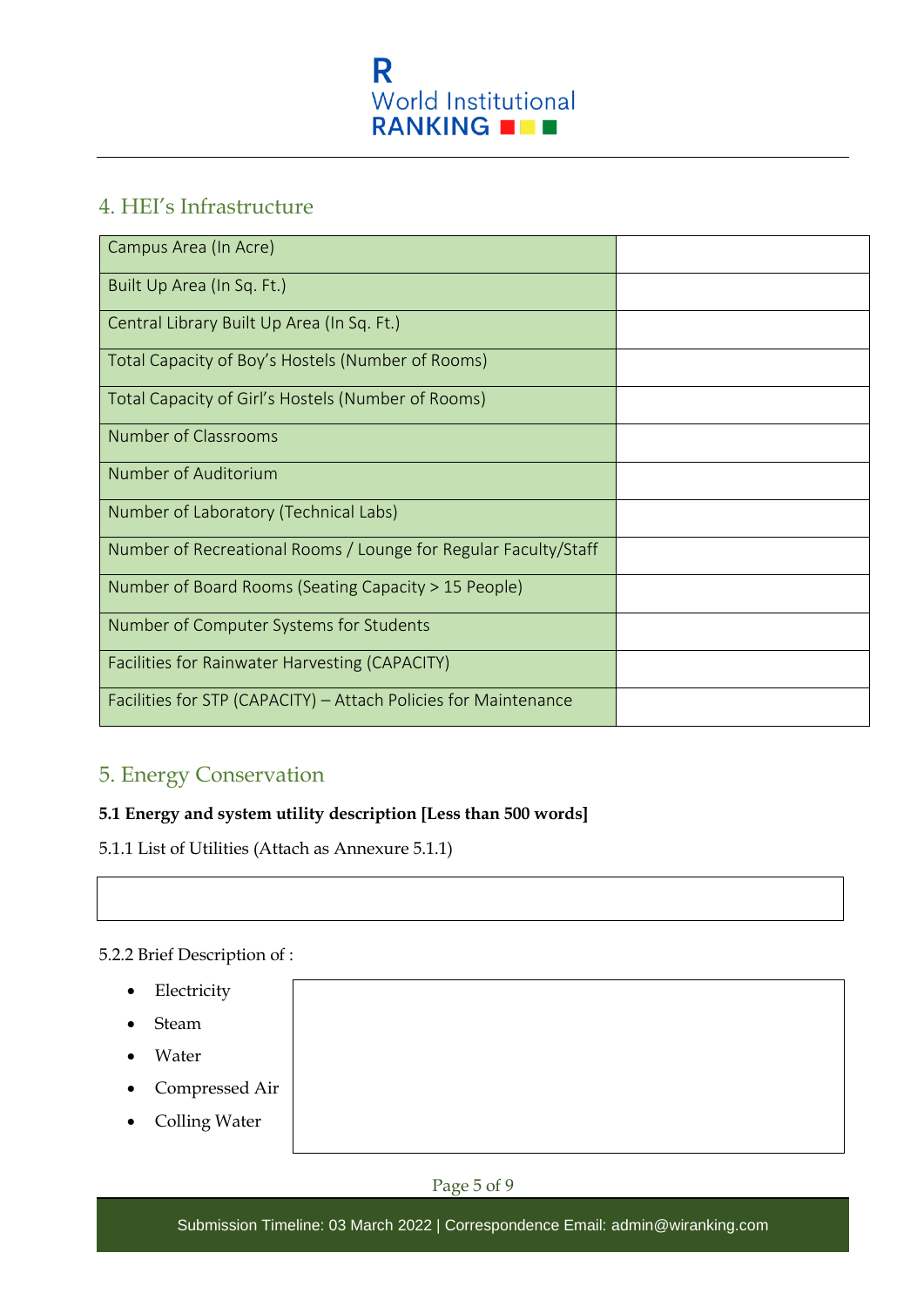

#### **5.2 Energy Audit carried in past 5 years, if yes attach the detailed report.**

| Academic Year               | 2017-18 | 2018-19 | 2019-20 | 2020-21 | 2021-2022 |
|-----------------------------|---------|---------|---------|---------|-----------|
| Date and Agency of<br>Audit |         |         |         |         |           |

#### **5.3 Evidence of energy efficiency plan to reduce overall energy consumption and Strategic plans to upgrade existing infrastructure to higher energy efficiency buildings. [Less than 500 words]**

• Attach Policy Document/Circular/Notices and Execution Document with File number 5.3 (Merge multiple documents, if any) **[Description Less than 500 words]**

## 6. Resource Utilization

#### **6.1 Measure and tracking mechanism to check optimum usage of water & ensure zero wastage.**

• Attach Policy Document/Circular/Notices/Execution Document with File number 6.1

Write brief description in less than 500 Words.

#### **6.2 Water treatment system in operation and rain-water harvesting system.**

• Attach Policy Document/Circular/Notices/Execution Document with File number 6.2

Write brief description in less than 500 Words.

Page 6 of 9

Submission Timeline: 03 March 2022 | Correspondence Email: [admin@wiranking.com](mailto:admin@wiranking.com)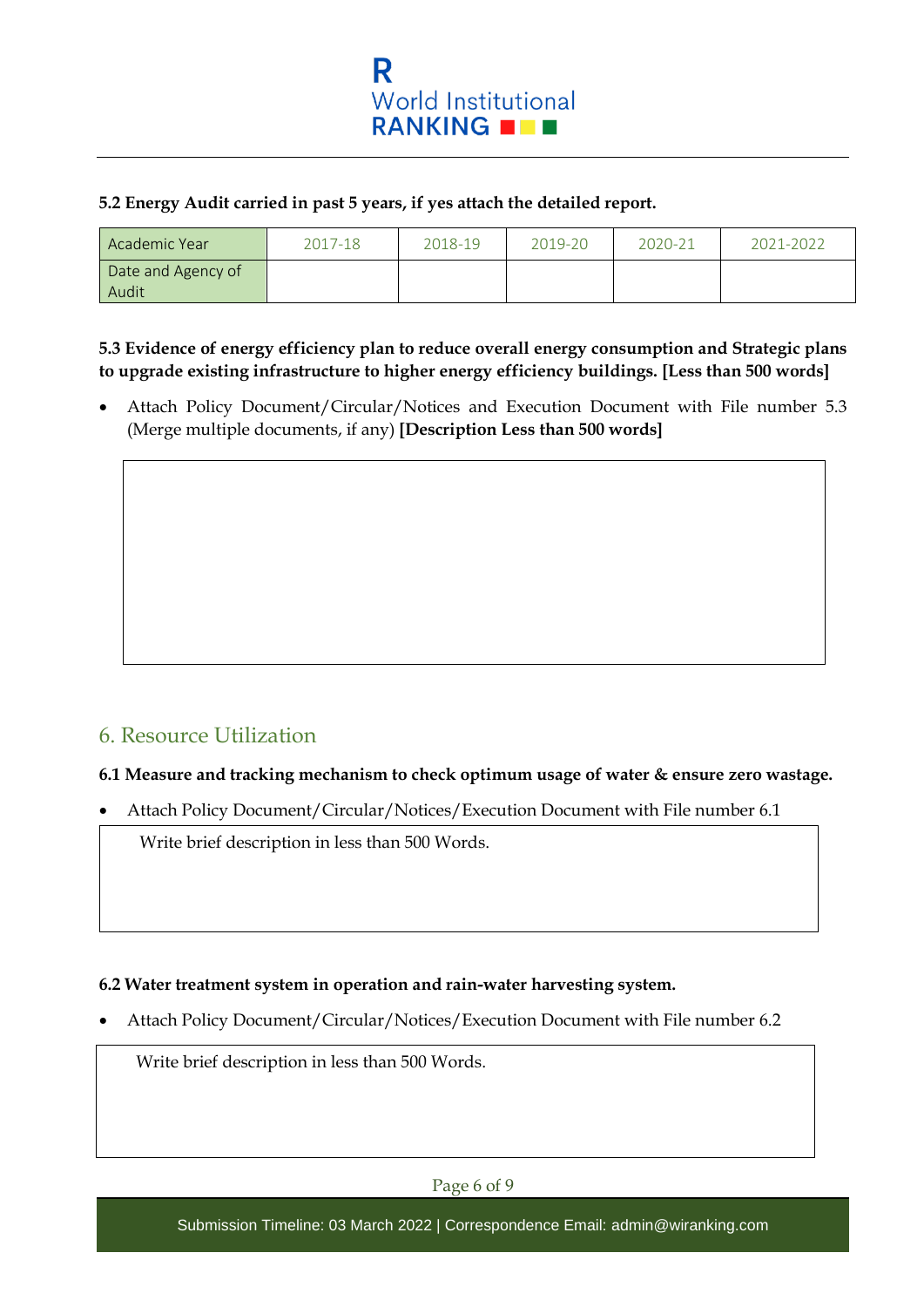

#### **6.3 Application of technology to building standards to minimize water use.**

• Attach Policy Document/Circular/Notices/Execution Document with File number 6.3

• Write brief description in less than 500 Words. Write brief description in less than 500 Words.

**6.4 Processes to avoid polluted water reaching the institute's water inlet, including water pollution due to accidents/incidents at the University.**

• Attach Policy Document/Circular/Notices/Execution Document with File number 6.4

• Write brief description in less than 500 Words. Write brief description in less than 500 Words.

## 7. Research Outcome

**7.1 Number of research publications by the faculty, staff and/or students, independently at the Institute.** 

| Calendar Year | 2017 | 2018 | 2019 | 2020 | 30 Sept. 2021 |
|---------------|------|------|------|------|---------------|
| Publication   |      |      |      |      |               |

**7.2 Number of research publications, jointly carried with contributions from external institutes/organizations.** 

| Calendar Year | 2017 | 2018 | 2019 | 2020 | 30 Sept. 2021 |
|---------------|------|------|------|------|---------------|
| Publication   |      |      |      |      |               |

## **7.3 Number of Faculty/Staff and Amount received any research projects/grants by Government Agencies**

| Calendar Year   | 2017 | 2018 | 2019 | 2020 | 2021 |
|-----------------|------|------|------|------|------|
| No. of Faculty  |      |      |      |      |      |
| Amount of Grant |      |      |      |      |      |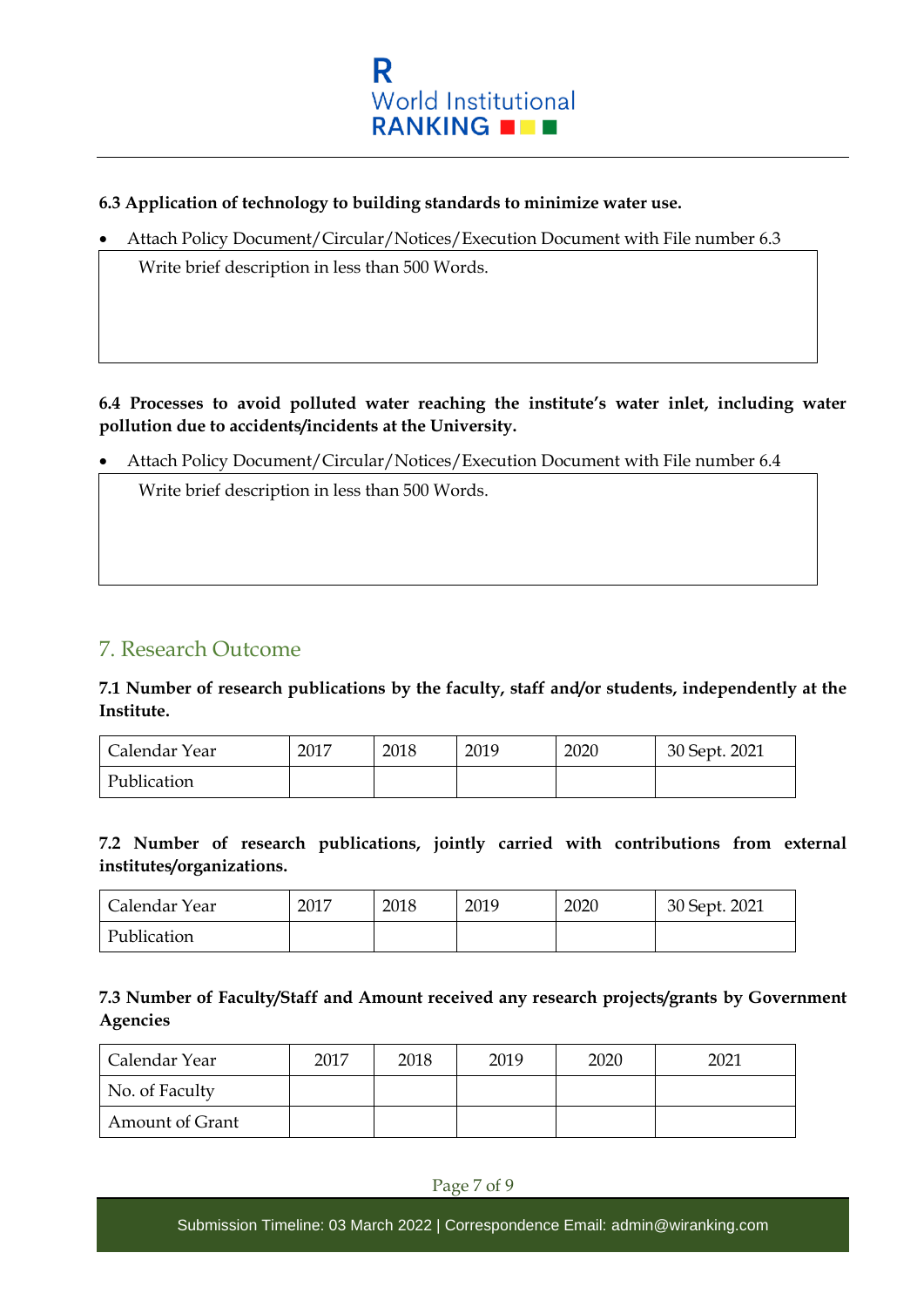#### **7.4 Number of Faculty/Staff received any Consultancy projects/ Corporate Trainings**

| Calendar Year          | 2017 | 2018 | 2019 | 2020 | 2021 |
|------------------------|------|------|------|------|------|
| No. of Faculty         |      |      |      |      |      |
| <b>Amount Received</b> |      |      |      |      |      |

#### **7.5 Number of Patents Published and Granted**

| Calendar Year            | 2017 | 2018 | 2019 | 2020 | 2021 |
|--------------------------|------|------|------|------|------|
| No. of Patents Published |      |      |      |      |      |
| No. of Patents Granted   |      |      |      |      |      |

#### **7.6 Coeducational Outreach activities (public events) undertaken by the institute, not limited to student-led activities (students clubs), customized or need-based demo/lectures.**

| Academic Year     | 2017-18 | 2018-19 | 2019-20 | 2020-21 | 2021-2022 |
|-------------------|---------|---------|---------|---------|-----------|
| No. of Activities |         |         |         |         |           |

#### **7.7 Short–term (Skill development) value-added courses. Or vocational training hosted by the institute which is in online/offline mode, free or with fee.**

| Academic Year     | 2017-18 | 2018-19 | 2019-20 | 2020-21 | 2021-2022 |
|-------------------|---------|---------|---------|---------|-----------|
| No. of Activities |         |         |         |         |           |

## **7.8 Does the Institute published any Sustainability Report in past 2 Years? If Yes, attach the report**

## 8. Perception

Mention the Verification Contact Details of 5 Academicians (Director/ VC/ Registrar/ Principal) outside your HEI in similar category/rank/band of Institutions, as yours. (Indian Peer HEIs only).

| Name of the Person | Designation | Mobile | Email |
|--------------------|-------------|--------|-------|
|                    |             |        |       |
|                    |             |        |       |
|                    |             |        |       |
|                    |             |        |       |